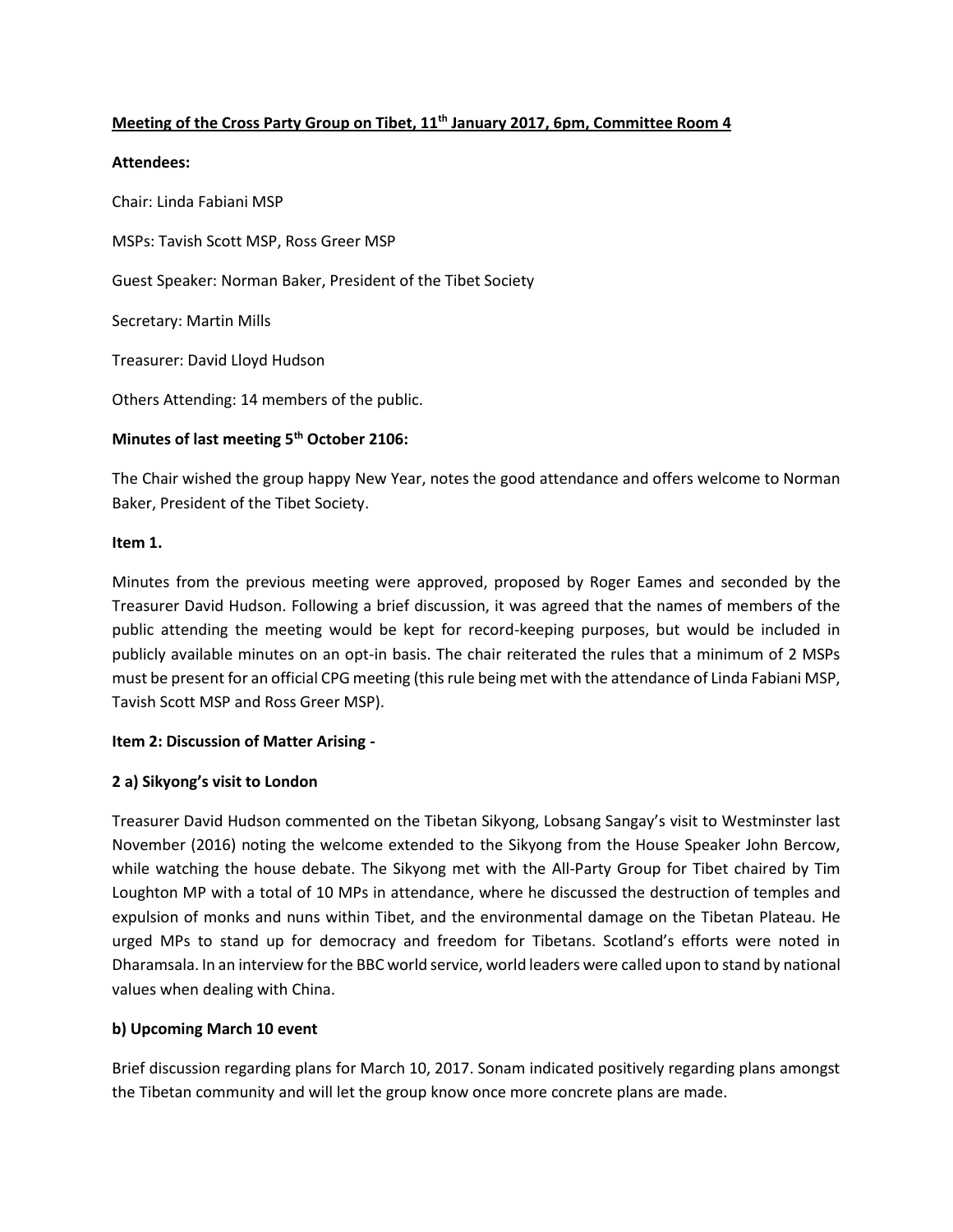#### **c) Report on Holyrood Exhibition**

Following discussions from the previous meeting held 5 October 2016, further thoughts took place regarding the possibility of an exhibition at the Scottish Parliament. The Secretary outlined that the exhibition is feasible, giving an approximate two year time scale which would coincide with March 2019 and the  $60<sup>th</sup>$  anniversary of 1959, with an estimated cost of £20,000. Possible funding could be obtained from the AHRC, Creative Scotland, Rubin Museum, New York. The treasurer mentioned the possibility of funding from the E.U while this is still available. The Secretary raised awareness of the stringent requirements pertaining to political bias when hosting an exhibition within the Scottish parliament. Potential sources of material for the exhibition were given by the Secretary, which included the University of Aberdeen and the National Museum of Scotland. The curator from the University of Aberdeen, Dr Neil Curtis, who has previous experience running such events at Holyrood, was now involved as part of the exhibition. While perfectly doable, the Secretary noted that the exhibition would involve considerable effort and would require volunteers and a coordinated effort and asked the group if they still wanted to go ahead with plans for the exhibition. Volunteers were sought for helping with the exhibition, and these were forthcoming, particularly from representatives of the Tibetan Community in Scotland.

The conveyor Linda Fabiani suggested meeting fairly quickly, perhaps in different meetings to discuss the message of the exhibition and other details. It was suggested that fairly regular meetings to discuss the exhibition should be conducted by some members outside of the CPG official meetings. Possibilities were also mentioned regarding hoisting the exhibition elsewhere, such as London and Cardiff. A lengthy discussion then followed on possible items within the exhibition.

#### **2 e) Correspondence Received.**

As an introduction to the guest speaker, Norman Baker, President of the Tibet Society, Martin Mills read out a letter received from MP Tim Loughton in his capacity of Chair of the Westminster All-Party Group on Tibet. The letter asked to a) keep Tibetan issues in the limelight and b) to work closer with each other and other groups such as the Tibet Society. The letter also stated that according to a recent report issued by Freedom House index, Tibet is the least free country in the world.

# **3. Main Speaker: Norman Baker, President of the Tibet Society and member of the APPG on Tibet in Westminster.**

Norman Baker discussed the work of the Tibet Society acknowledging that it is the oldest Tibet support group with a historical record of influence upon the British government. The Tibet Society is a small operation with only two permanent members of staff. The Tibet Society had visited the Welsh Assembly in Cardiff two weeks prior. Mr. Baker reiterated Tim Loughton's correspondence by emphasizing the importance of groups working together with no reason not to share agendas and campaigns which could echo the work done in London.

Mr. Baker indicated the continued need to challenge the Chinese government and mentioned the issue of Confucius Institutes associated with British Universities saying that over £10 million had been invested in Confucius institutes over the past few years. Mr. Baker then emphasized the need to keep Tibet and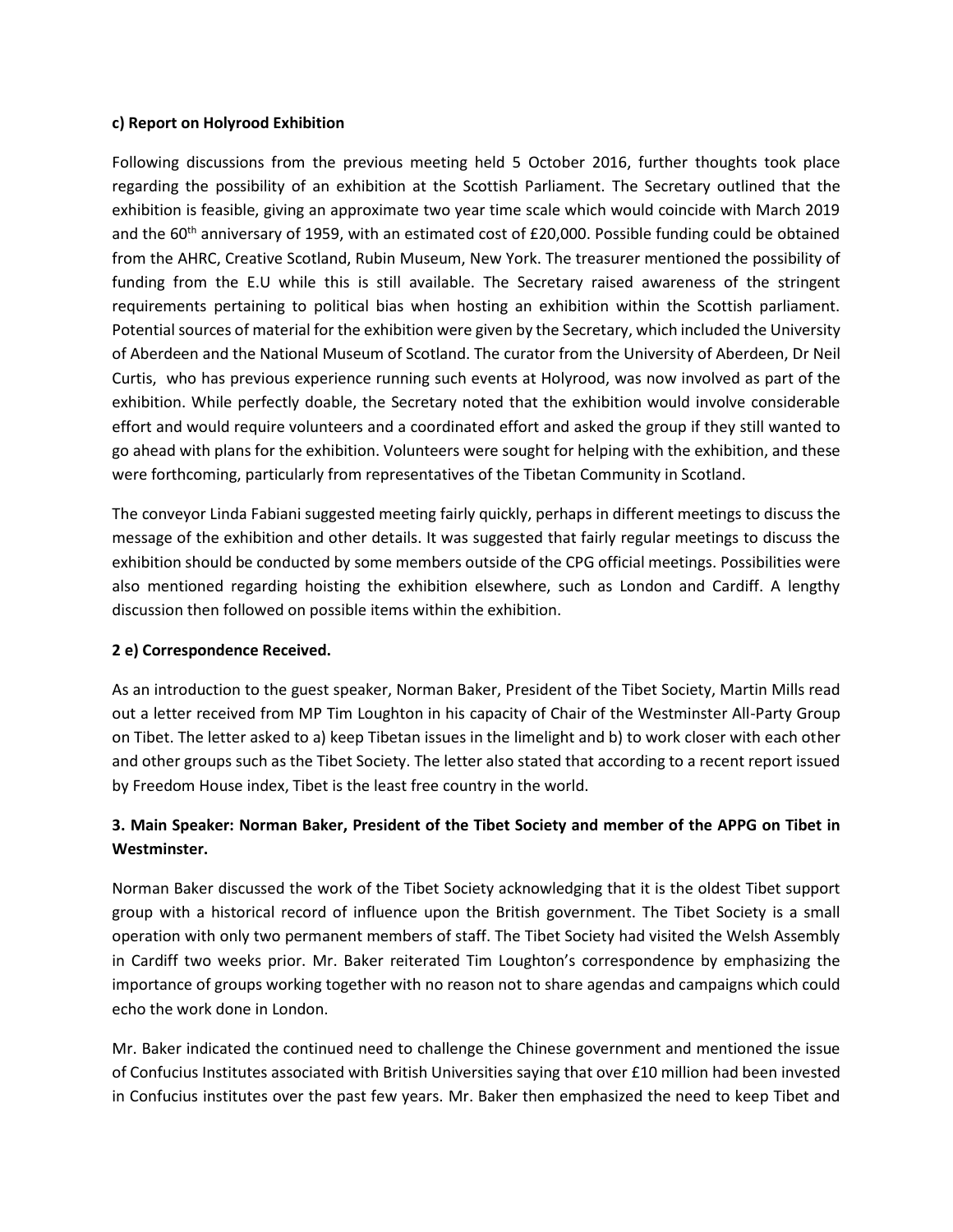Human Rights issues generally on the public radar. Again reiterating comments from Tim Loughton MP correspondence, the Freedom House Index placed Tibet less free than Syria or North Korea. Mr. Baker said that China is currently so powerful the public rarely hears of Human Rights abuses and thus we need to act in unison to get our voices heard.

Linking to the information presented by the Treasurer David Hudson, Mr. Baker informed the group that the Tibet Society had coordinated the Sikyong's visit to London where the Sikyong also met with the Foreign Office. It was noted by Mr. Baker that the Chinese government complained about the Sikyong's visit to Westminster.

Mr. Baker emphasized the need to look towards common collaborations in particular exchange of meetings, agendas, information and campaign strategies and mentioned the Tibet Society's links with the CTA.

The Tibet Society's campaign themes for 2017 were presented as:

- 1) Environmental issues and water supplies. Highlighted was a recent report issues by the International Campaign for Tibet entitled "Tibet's Water and Global Climate Change".
- 2) Religious Freedom and the future issue of the reincarnation of the Dalai Lama. Mr Baker raised the problem of religious curtailment and usurpation by the Chinese government highlighting the PRC's stated aim of validating the future Dalai Lama themselves. David Hudson asked if it would be possible to arrange a motion on the issue of the future reincarnation of the Dalai Lama within the Scottish parliament. Linda Fabiani agreed to the writing of a letter to the British government to ask the British government their stance on the issue of the Dalai Lama's future reincarnation; noting the letter should be written in a subtle and cautious manner.
- 3) Tourism in Tibet. Mr. Baker noted how tourism in Tibet has been used as a propaganda tool for the PRC.

Mr. Baker also noted the need to bring the Indian government on board and suggested that India can be engaged with in terms of environmental issues. The possibility of engaging more with Taiwan was also mentioned particularly in respect to the concept of devolution. It was also noted that the new President elect, Donald Trump may be more willing to take on China. China's counter-terrorism laws were also highlighted as areas of concern.

Tavish Scott MSP asked Mr. Baker what influence Confucius institutes had at Universities. Both Norman Baker and Martin Mills answered. Norman Baker emphasized that Confucius Institutes bring their own texts and monographs which potentially contain bias. Martin Mills agreed but indicated the influence of Confucius Institutes depend entirely upon the individual staff at relevant institutions working with them.

Mr. Baker then showed a short documentary film produced from Daramsala entitled "We Stand in Solidarity with Larung Gar" (available on YouTube) which depicts the deportation of nuns from Larung Gar monastery, the consequent suicide of some nuns, demolition of houses and nuns forced participation in Patriotic Education from the PRC. Norman Baker then noted that the Chinese Constitution in theory allows